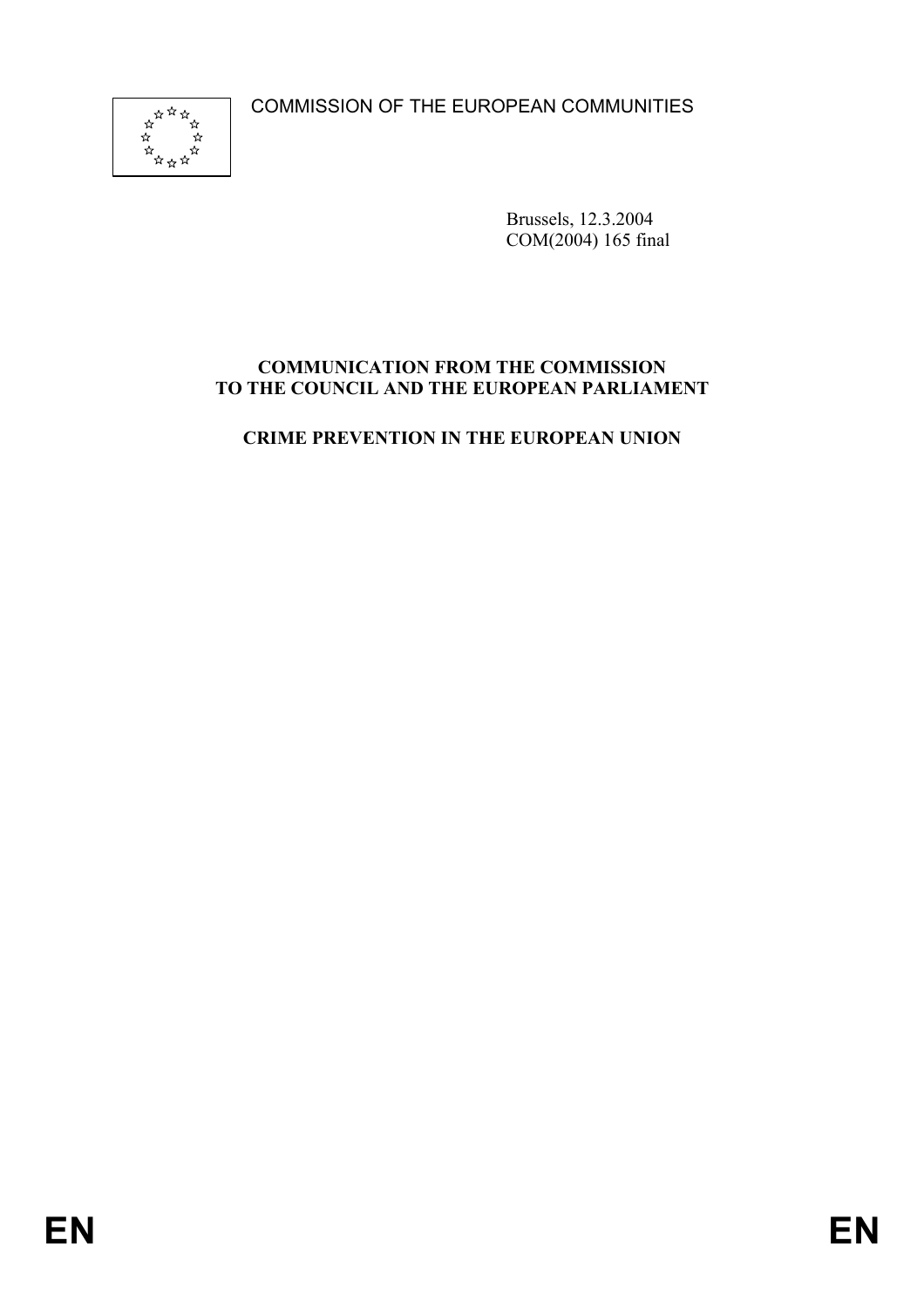# **TABLE OF CONTENTS**

| 1.     |  |
|--------|--|
| 1.1.   |  |
| 1.2.   |  |
| 1.2.1. |  |
| 1.2.2. |  |
| 1.3.   |  |
| 1.4.   |  |
| 1.5.   |  |
| 1.6.   |  |
| 2.     |  |
| 2.1.   |  |
| 2.2.   |  |
| 2.2.1. |  |
| 2.2.2. |  |
| 2.3.   |  |
| 3.     |  |
| 3.1.   |  |
| 3.2.   |  |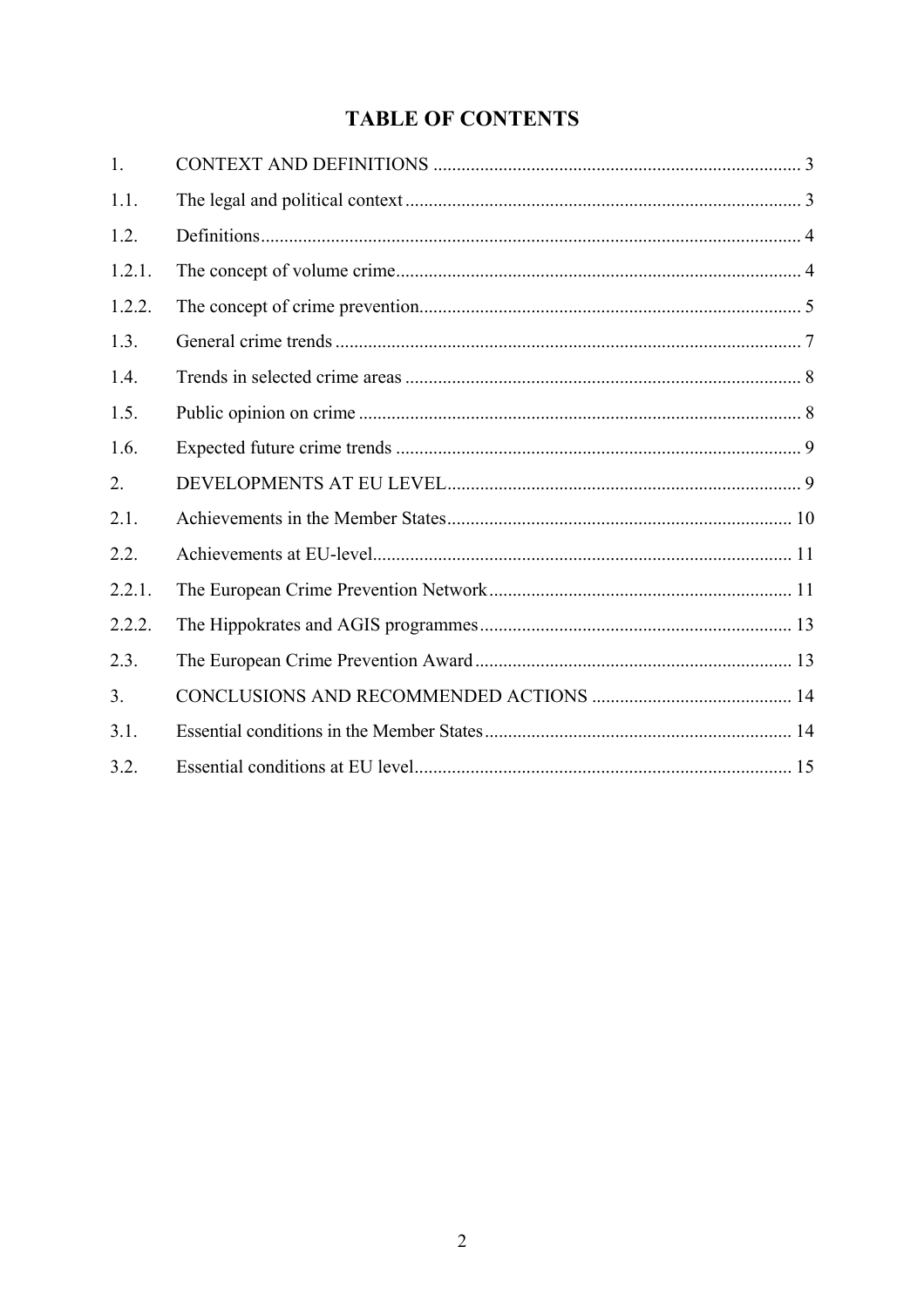## **1. CONTEXT AND DEFINITIONS**

#### **1.1. The legal and political context**

The **Treaty of Amsterdam**, in force since May 1999, established a legal basis for crime prevention activities at EU level. Article 29 states that the "Union's objective shall be to provide citizens with a high level of safety within an area of freedom, security and justice". It lists the prevention of crime, "organised or otherwise", as one of the means towards the attainment of this goal.

Until the entry into force of the Treaty of Amsterdam in May 1999, attention for crime prevention policies at EU level had mostly been limited to the prevention of organised crime. The Action Plan to Combat Organised Crime of  $1997<sup>1</sup>$  identified some priority areas to prevent organised crime and the Vienna Action Plan of December 1998<sup>2</sup> also included specific measures in this respect.

The **European Council of Tampere** of October 1999 confirmed the importance of effective crime prevention policies in the Union through its conclusions<sup>3</sup> nr. 41 and 42, which call for:

*- the integration of crime prevention aspects into actions against crime as well as for the further development of national crime prevention programmes. Common priorities should be developed and identified in crime prevention in the external and internal policy of the Union and be taken into account when preparing new legislation;* 

*- the exchange of best practices should be developed, the network of competent national authorities for crime prevention and co-operation between national crime prevention organisations should be strengthened and the possibility of a Community funded programme should be explored for these purposes. The first priorities for this co-operation could be juvenile, urban and drug-related crime."*

On 29 November 2000 the Commission submitted a **Communication** to the Council and the European Parliament "The prevention of crime in the European Union: Reflection on common guidelines and proposals for Community financial support".4 This Communication was the first step from the Commission to identify priority areas in crime prevention at EU level and to contribute to developing an effective EU strategy. Following this Communication, important developments have taken place, such as the creation of the European Forum for the Prevention of Organised Crime<sup>5</sup>, the establishment of the European Crime Prevention Network $<sup>6</sup>$  and the adoption of a Council Decision creating the Hippokrates program to co-</sup> fund co-operation projects between Member States.<sup>7</sup>

<sup>1</sup> OJ C 251 of 15 August 1997.

<sup>2</sup> OJ C 19, 23.1.1999, p. 1. Action Plan of 3 December 1998 of the Council and the Commission on how best to implement the provisions of the Treaty of Amsterdam on an area of freedom, security and justice, the Vienna Action Plan<br> $\frac{3}{2}$  OLG 124 of 2 May 2000

OJ C 124 of 3 May 2000.

<sup>4</sup> <sup>4</sup> COM(2000) 786 final of 29<sup>th</sup> November 2000

The establishment of the Forum was foreseen in the Commission Communication mentioned in footnote 1. A first plenary meeting of the Forum took place on  $17<sup>th</sup>$  and  $18<sup>th</sup>$  May 2001.

Council Decision of 28 May 2001 (OJ L 153 of 8.6.2001)

<sup>7</sup> OJ L 186 of 7 July 2001.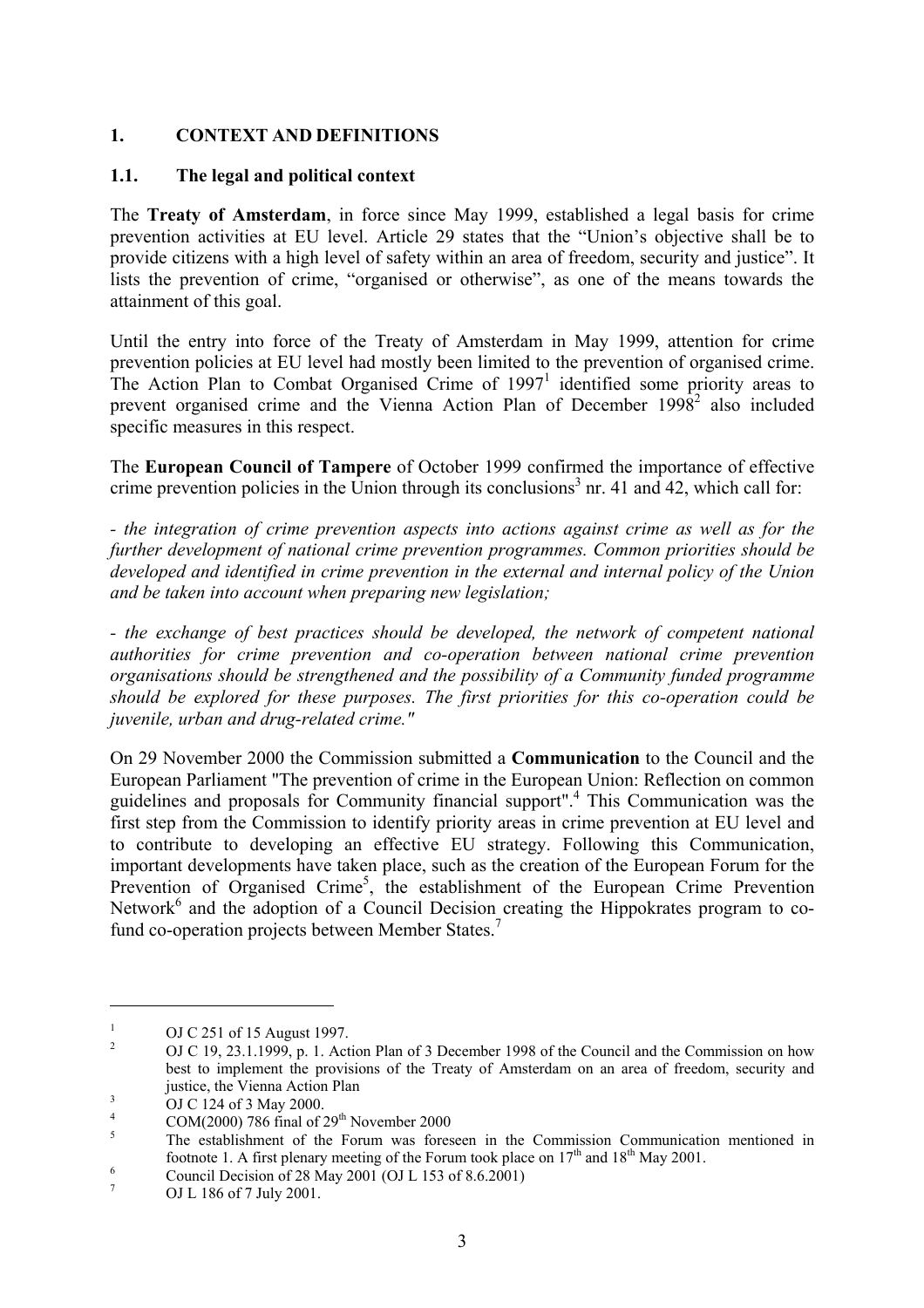In addition, a specific research topic on crime prevention has been introduced in the  $6<sup>th</sup> EU$ Framework Programme RTD (Research and Technological Development). This will inter alia help defining common instruments for measuring the extent and the nature of volume crime, evaluating crime reduction strategies and analysing long-term threats.

Like the 2000 Communication, the current Communication also underlines the primary responsibility of the Member States in the field of prevention, since juvenile, urban and drugrelated crime occur at the local level. In order to effectively support prevention activities in the Member States, to avoid duplication of efforts and to use resources more efficiently, certain co-operation activities need to be taken at EU level.

The **draft Constitutional Treaty** prepared by the Convention on the future of Europe reconfirms the need to continue to pay adequate attention to crime prevention with its Article III 173. This states that European laws or framework laws may establish measures to promote and support the action of Member States in the field of crime prevention (except the approximation of legislative and regulatory provisions).

# **1.2. Definitions**

 $\overline{a}$ 

## *1.2.1. The concept of volume crime*

This Communication limits itself to the prevention of non-organised crime. The Commission is of the opinion that these types of crime can best be defined as volume crime because this type of crime comprises all ranges of crime, which are committed frequently and where victims are easily identifiable. Volume crime is the number one cause of concern for European citizens $\mathscr{S}$ . Offences are typically committed against property and do often involve physical violence. Examples are domestic burglary, theft from vehicles, common assault, street robbery, etc. These types of crime are covered by the three broad priority areas identified by the Tampere European Council: juvenile, urban and drug-related crime. An important feature of volume crime is that it shows the contours of normal victimisation against households and citizens. This has implications for preventive policies, especially those concerned more with alleviating the commonplace nuisance of these types of crime than with reducing the number of 'headline' offences that more often are committed in the field of organised crime.<sup>9</sup>

However, its importance in terms of causing financial costs to society should also not be underestimated $10^{\circ}$ , while taking into account that cost estimates vary between Member States.<sup>11</sup> And, studies have shown that such crime is often the first step for young people to

<sup>8</sup> INRA (May 2003). Public safety, exposure to drug-related problems and crime: Public opinion survey. http://europa.eu.int/comm/justice\_home/eucpn/projects.html<br>9 Mei Dijke Lin J.M. (1994), Higherten line ering of the Outli

Van Dijk, Jan J.M. (1994). Understanding crime rates: On the interactions between the rational choices of victims and offenders. *British Journal of Criminology*, vol. 34, no. 2, pp. 105-121.<br><sup>10</sup> 1) Van Kesteren, John et al. (2001). *Criminal Victimisation in Seventeen Industrialised Countries: Key* 

*Findings from the 2000 International Crime Victims Survey.* The Hague: Ministry of Justice, RDC. 2) Barclay, Gordon & Tavares, Cynthia (July 2003). *International Comparisons of Criminal Justice Statistics 2001.* London: Home Office Research Development and Statistics Directorate. 3) EUCPN (October 2003). *Crime Trends in the EU.* Brussels: European Commission, DG JAI, EUCPN-Secretariat.<br><sup>11</sup> The most sophisticated national estimates of the costs are available for England and Wales, where the

Home Office has published a well researched and analysed report showing the annual costs of crime to be £60 billion or the equivalent of  $\epsilon$  1,700 per citizen in 2000. These costs included the costs of anticipatory measures such as private security (about 9%); consequences, such as the impact on victims of loss, suffering and community decay (about 71%); and responses, such as operating expenditures on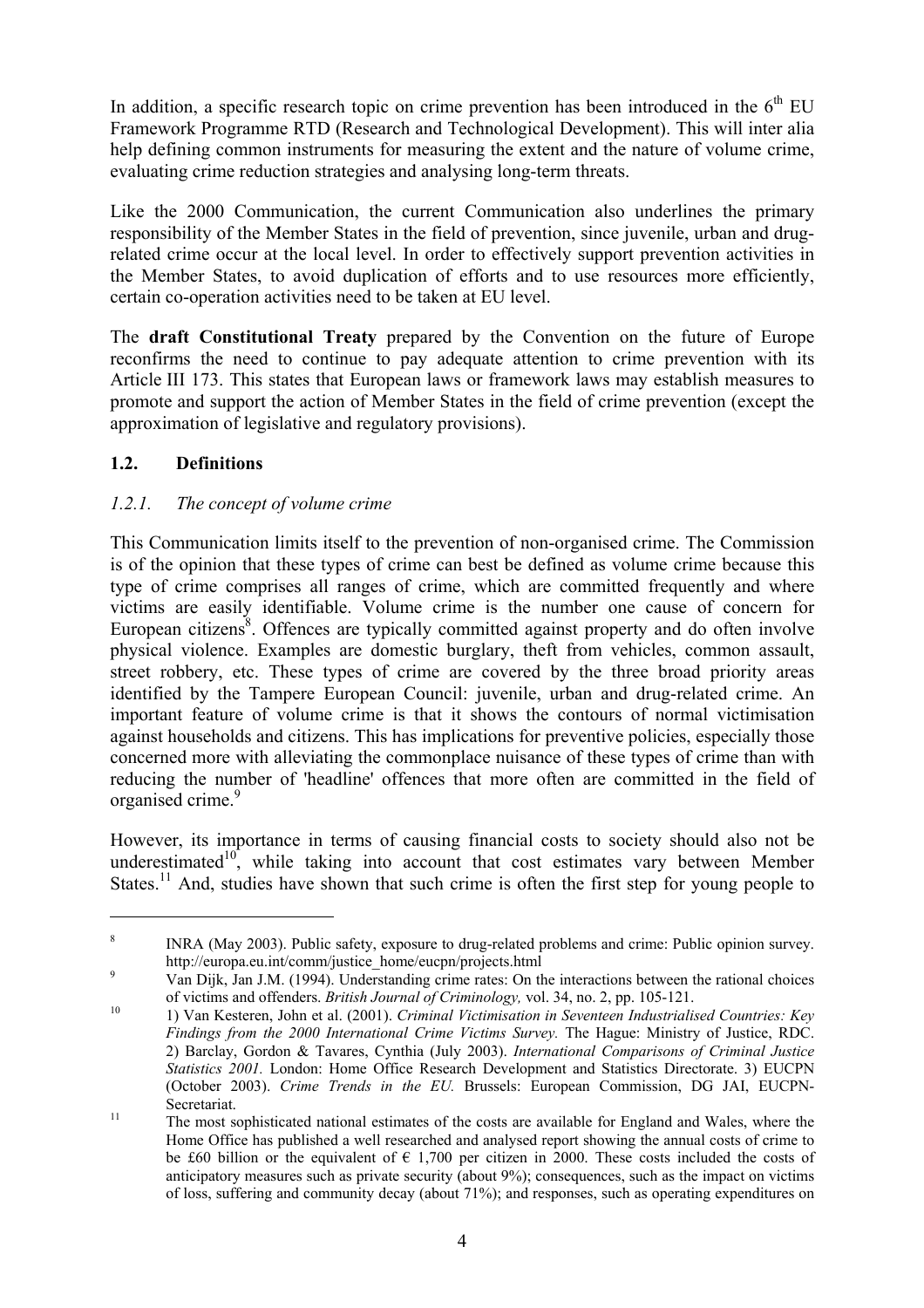get involved in more serious forms of crime, including organised crime. Investing in volume crime prevention would therefore also contribute to curbing more serious criminality.<sup>12</sup>

## *1.2.2. The concept of crime prevention*

 $\overline{a}$ 

For the purpose of this Communication, the Commission proposes to use the definition of crime prevention presented in the Council Decision of May 2001 establishing the European Crime Prevention Network (EUCPN). According to that definition, "… crime prevention shall cover all measures that are intended to reduce or otherwise contribute to reducing crime and citizens' feeling of insecurity, both quantitatively and qualitatively, either through directly deterring criminal activities or through policies and interventions designed to reduce the potential for crime and the causes of crime. It includes work by government, competent authorities, criminal justice agencies, local authorities, specialist associations, the private and voluntary sectors, researchers and the public, supported by the media".<sup>13</sup>

Preventive measures should thus not only address crime *stricto senso*, but also cover "antisocial behaviour", which forms, so to speak, a sort of 'pre-stage' of crime. Examples of such behaviour are noisy neighbourhoods, neighbourhoods characterised by teenagers hanging around, drunk or rowdy people, rubbish or litter lying around, deteriorated environments and housing. Such conditions can affect the regeneration of disadvantaged areas, creating an environment in which crime can take hold. Anti-social behaviour undermines the sense of security and responsibility that is needed for people to participate in their community. From a prevention perspective, it is therefore also an important area to concentrate upon.

Prevention should also address the issue of fear of crime, since research<sup>14</sup> shows that such fear can often be as harmful as crime itself. Fear of crime can lead to withdrawal from social life and loss of trust in police and the rule of law.

There is general agreement with the relevant authorities in the Member States that the prevention of crime constitutes a necessary complement to repressive measures. Experience shows that an unbalanced focus on repressive measures leads to ever increasing costs for the criminal justice system, growing prison populations and recidivism rates. If well conceived and implemented, preventive measures can, to varying degrees, contribute to a considerable reduction of crime. That crime prevention can indeed work is illustrated by the following examples<sup>15</sup>.

policing, courts and corrections (about 20%). Brand, Sam & Price, Richard (2000). *The Economic and Social Costs of Crime*. London: Home Office Research and Development Statistics Directorate.

*Social Costs of Crime.* London: Home Office Research and Development Statistics Directorate. 12 Kleemans, E. & Van De Bunt, H.G. (1999). Social embeddedness of organized crime. *Transnational Organized Crime,* vol. 5, no. 1,pp. 19-36

Sampson, R.J. (1997). Neighborhoods and violent crime: A multilevel study of collective efficacy. *Science,* vol. 277, 15 August, pp. 2-25.<br><sup>13</sup> See Article 1.3 of the Council Decision of 28 May 2001 setting up a European crime prevention

network, OJ L 153, 8.6.2001, p. 1.<br>
Irving, B. (2002). Fear of crime: Theory, measurement and application. London: Police Foundation.<br>
During the lect vegre a number of overviews have proven avidence that erime provention

<sup>15</sup> During the last years a number of overviews have proven evidence that crime prevention measures offer effective ways of getting or driving crime down:

<sup>-</sup> Sherman, L.W. et al. (1997). *Preventing crime: What works, what doesn't, what's promising.* Washington, D.C.: U.S. Department of Justice. Available at: http://www.preventingcrime.org/report/index.htm

<sup>-</sup> Goldblatt, Peter & Lewis, Chris (Eds.) (1998). *Reducing offending: An assessment of research evidence on ways of dealing with offending behaviour.* London: Home Office. Available at: http://www.homeoffice.gov.uk/rds/pdfs/hors187.pdf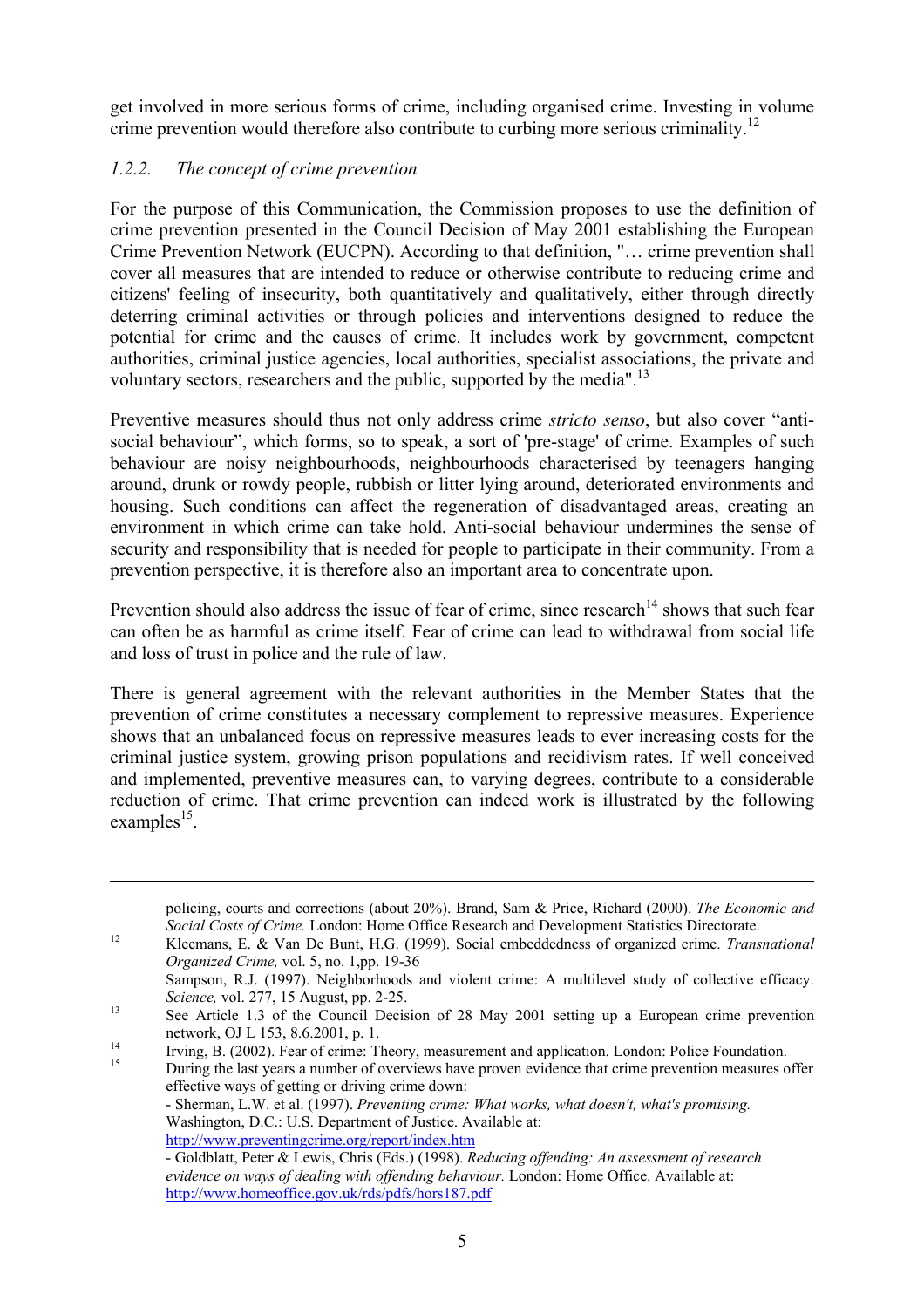- The risk of domestic burglary can be reduced significantly by taking a number of relatively simple prevention measures, such as the ones described in the Police Population Monitoring Programme, a large Dutch victimisation survey. Such research<sup>16</sup> shows that when five of such prevention measures are taken, the risk of burglaries is reduced dramatically (keeping a light on when leaving out; extra locks on doors and windows; extra outside lighting; burglar alarm and/or dog).
- Evidence from well-researched and evaluated initiatives for juveniles in the 10-16 age group strongly suggests that significant long-term benefits will accrue from effective developmental and early intervention programs. 16 years later participants were found to be much less likely arrested than their counterparts in the control group<sup>17</sup>.
- Although it may sound simple, enhanced street lighting is a crime prevention measure that has been proven to work. A systematic review of 13 separate studies shows that enhanced street lighting reduces crime by about 20%.<sup>18</sup> It revealed that areas with enhanced lighting at night also experience less crime during daylight hours. The installation of new lighting may have given a signal to potential offenders that there is increased community investment in the area, greater pride, cohesiveness and informal control, 24 hours a day.
- An important example which should also be mentioned, a landmark case in prevention policy, is the Perry Pre-school program. This initiative, started in the United States in the 1970's, provides pre-school enrichment classes for small children (3 and 4 years old) of low income families, combined with weekly home visits by program staff. Long-term follow-ups revealed that program participants have significantly lower juvenile and adult arrest rates, but also significantly higher rates of high school completion, tertiary education, employment and earnings. In addition to its proven effectiveness the program has passed a cost/benefit analysis positively. Total benefits have been estimated at three times the program costs.

The EU Youth Programme<sup>19</sup>, which started at the end of the 1980s, focuses on the well-being, inclusion and political respect of young people in society. Through its activities the Programme has important prevention effects.

<sup>-</sup> Clarke, Ronald V. (Ed.) (1999). *Situational crime prevention: Successful case studies.* Albany: Harrow and Heston.

<sup>-</sup> Sansfacon, Daniel & Welsh, Brandon (1999). *Crime prevention digest II: Comparative analysis of successful community safety.* http://www.crime-prevention-

intl.org/english/publications/index.html#CrimePDigestII

<sup>-</sup> Waller, Irvin & Sansfacon, Daniel (2000). *Investing wisely in crime prevention: International experience.* http://www.crime-prevention-intl.org/Telechargement/USbjainvstcrimprev182412.pdf - Welsh, Brandon C. et al. (Ed.) (2001). *Costs and benefits of preventing crime.* Oxford: Westview Press.

<sup>-</sup> Sherman, Lawrence W. et al. (Ed.) (2002). *Evidence based crime prevention.* Routledge. EUCPN (2003). *Exchange of good practice in crime prevention between practitioners in the Member* 

*States.* http://europa.eu.int/comm/justice\_home/eucpn/docs/aalborgReport200212.pdf.<br><sup>16</sup> Willemse, Hans M. (1998). Overlooking crime prevention: Ten years of crime prevention in the

Netherlands. Security Journal, vol. 7, No. 3, pp. 177-184.<br>
17 Center for the Study and Prevention of Violence / CSPV (2003). Model programs and promising

programs. http://www.colorado.edu/cspv/bleuprints/default.htm 18 Farrington, D.P. & Welsh, B.C. (2002). Improved street lighting and crime prevention. *Justice*  <sup>19</sup> *Quarterly,* vol. 19, No. 2, pp. 313-342.<br><sup>19</sup> http://europa.eu.int/comm/youth/index\_en.html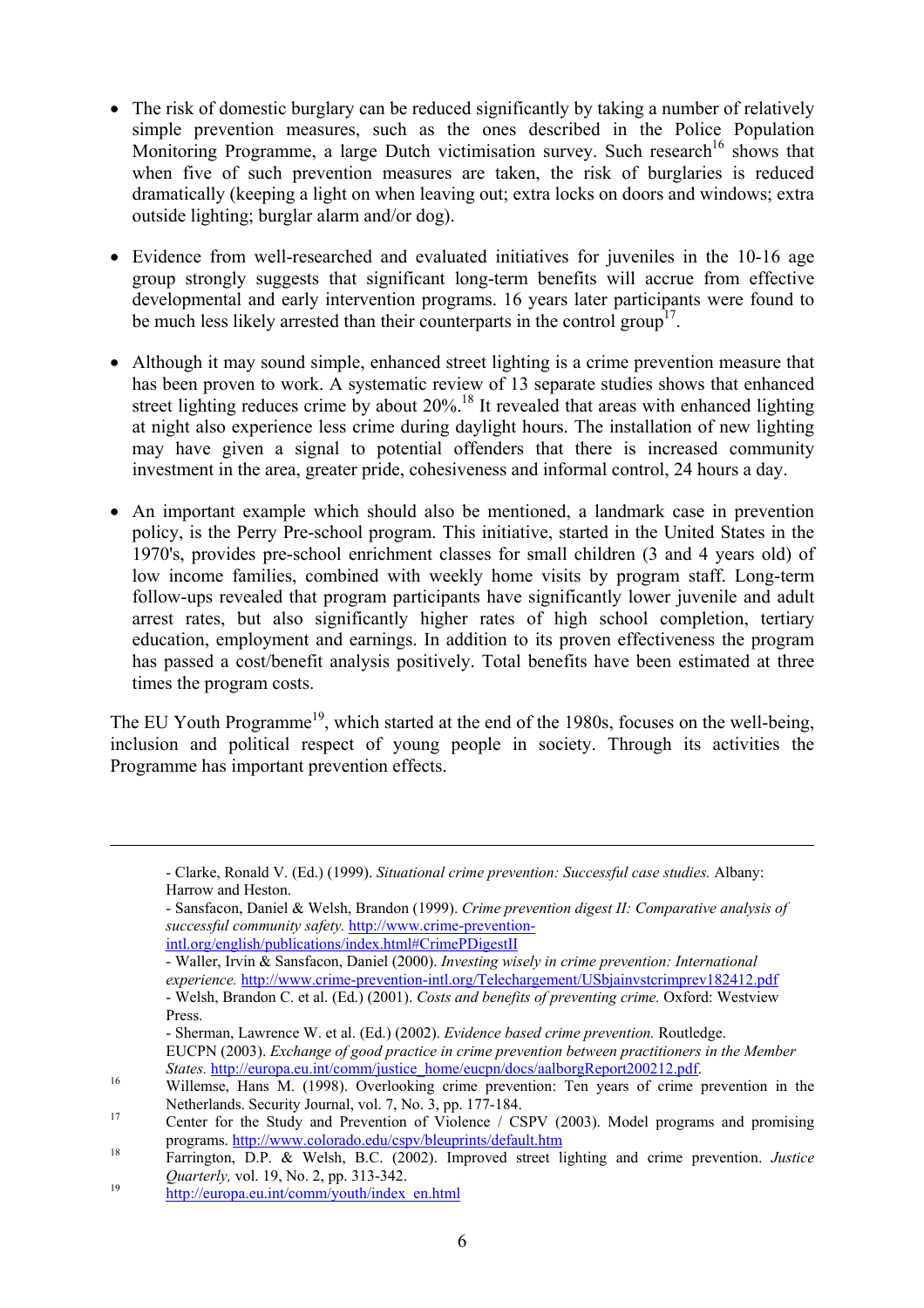Finally it should be mentioned that education in prison and in the crucial post-release period can play a vital part in helping offenders to make the difficult transition back into the social mainstream and to reduce the recidivism. Grundtvig, the adult education action within the EU education programme Socrates, supports projects and learning partnerships which have a remarkable impact on the participating institutions and beyond<sup>20</sup>.

Volume crime most often occurs locally, in cities and towns. This means that effective policies can only be implemented at these levels, while adjusting them to the specific local or regional conditions. It is therefore the responsibility of Member States to ensure the implementation of effective crime prevention policies at all levels on their territory. As a consequence of the local emphasis, there is a need to develop preventative action as close as possible to the grass-roots level and to involve many different kinds of actors. A typical characteristic of prevention measures is therefore also the necessary involvement of a variety of actors, including public (e.g. police, local governments, social work, all these with a particular focus on youth) and private (business associations, insurance companies, citizens' organisations).

# **1.3. General crime trends**

 $\overline{a}$ 

Information regarding crime trends and the public opinion on crime is necessary to get a better understanding of the implication for society if preventive action is not taken, and how crime prevention efforts can reduce tangible and non-tangible costs for victims of crime and recidivism among offender populations.

The nature and volume of crime at the EU-level can be measured by two main sources: (1) official crime statistics registered by the police and (2) the International Crime Victims Survey (ICVS). As regards the first source it is not possible to compare absolute and relative numbers between Member States because of the many differences between Member States in legislation and the different ways official crime statistics are produced. However, for trends in time, these data can be useful.

When looking at the total number of crime recorded by the police the following picture at EUlevel emerges. The development in the crime level from 1950 to 1970 shows a steady, though not disquieting, increase. However, since 1970 crime levels accelerated, with a climax in the mid-nineteen-eighties. Since 1990 the total amount of registered crime has remained fairly stable in the 15 Member States. The average annual percentage increase between 1991 and 2001 is around one percent<sup>21</sup>.

The second source that can be used to give a picture of the nature and volume of crime at EUlevel is the ICVS $^{22}$ . This survey is the most far-reaching program of fully standardised sample surveys looking at householders' experience of crime in different countries. An estimate of

<sup>&</sup>lt;sup>20</sup> A broader European network has been launched, and support provided for the European Prison Education Association to consolidate and extend its activities. The training of prison educators (and of prison officers, whose role in creating a positive learning environment is vital) requires particular attention in this regard. 21 1) Van Kesteren, John et al. (2001). *Criminal Victimisation in Seventeen Industrialised Countries: Key* 

*Findings from the 2000 International Crime Victims Survey.* The Hague: Ministry of Justice, RDC. 2) Barclay, Gordon & Tavares, Cynthia (July 2003). *International Comparisons of Criminal Justice Statistics 2001.* London: Home Office Research Development and Statistics Directorate. 3) EUCPN (October 2003). *Crime Trends in the EU.* Brussels: European Commission, DG JAI, EUCPN-

Secretariat.<br>
22 See http://www.unicri.it/international\_crime\_victim\_survey.htm.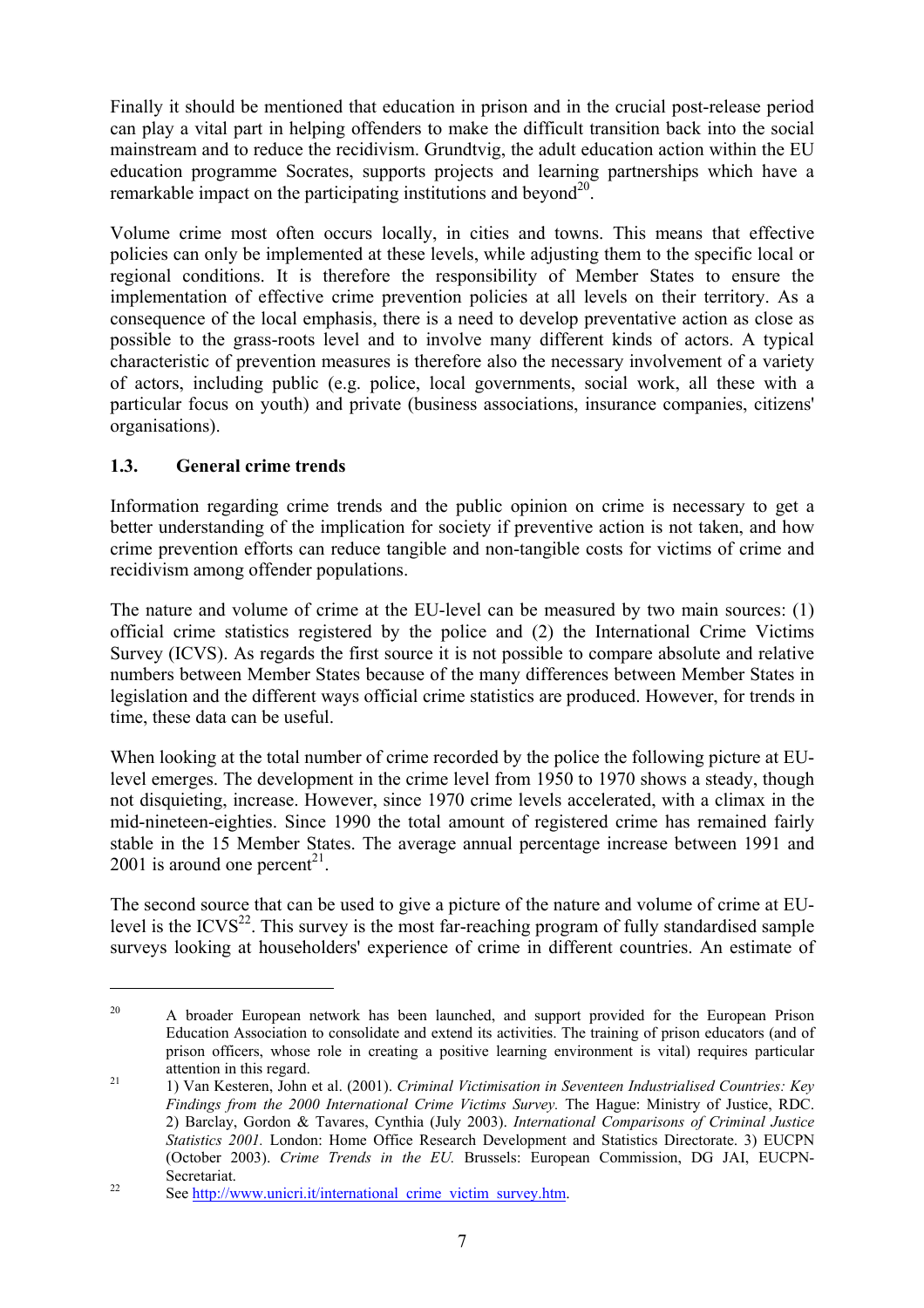absolute levels of crime can be obtained from the ICVS relating to victims' experience of crime. Generally speaking, the ICVS suggests that crime rose between 1988 and 1991, or fell in 1995, and then fell back more in 1999. Comparison with data on crime recorded by the police suggests that the trends from the victimisation survey data are similar to those from the police data.

# **1.4. Trends in selected crime areas**

In addition to the total number of crimes, two specific types of crime recorded by the police are briefly dealt with: domestic burglary (defined as gaining access to a dwelling by the use of force to steal goods) and violent crime (defined as violence against the person, robbery and sexual offences). These crimes are selected since they are, from the victims' point of view, the most serious and costly types of crime, which cause great concern among urban population and occur frequently in all Member States.

There is a remarkably sharp decrease of domestic burglary in many EU Member States. One of the main reasons for this spectacular fall is probably the influence of increased preventive behaviour among the population. According to the latest outcomes of the International Crime Victims Survey the use of crime preventive measures among the population is increasing in most countries. The proportion of homes with special door locks has generally increased since 1992. Average alarm ownership increased from 8% in 1992 to 14% in 2000, but the problem still exists. Domestic burglary implies a violation of one's personal space. In these cases the negative effects of victimisation are greater than just the damage in material terms.

In the year 2000 the police in the 15 Member States recorded a total number of 1.511.000 domestic burglary cases. This means an average of 4.140 cases per day, 172 per hour and almost 3 cases every minute.

Statistics unfortunately indicate an increase in the level of violent crime at the EU-level. This seems to hold particularly for violence among juveniles. When comparing the trends in violent crimes recorded by the police over the years 1995 to 2000, an increase in violence is observed in twelve of the Member States. Spain, France and the Netherlands show the sharpest increase  $(+ 50 - + 41 \%)$ .

In the year 2000 the police in the 15 Member States recorded a total number of 1.770.000 cases of violent crime. This means an average of 4.850 cases per day, 202 per hour and more than 3 cases every minute.

# **1.5. Public opinion on crime**

Next to statistics derived from police sources and victimisation surveys, public opinion surveys on crime also serve as important tools to measure the fear of crime, risk perception of victimisation, and opinions on crime and crime prevention<sup>23</sup>.

These show that the feeling of insecurity has increased slowly but steadily across the EU as a whole between 1996 and 2002. In autumn 2002, women and the elderly are the demographic groups who are most likely to feel insecure. The level of contact with drug-related problems

 $\overline{a}$ 

<sup>&</sup>lt;sup>23</sup> INRA (2003). Public safety, exposure to drug-related problems and crime: Public opinion survey. For the full report, executive summary and tables: http://europa.eu.int/comm/justice\_home/eucpn/projects.html.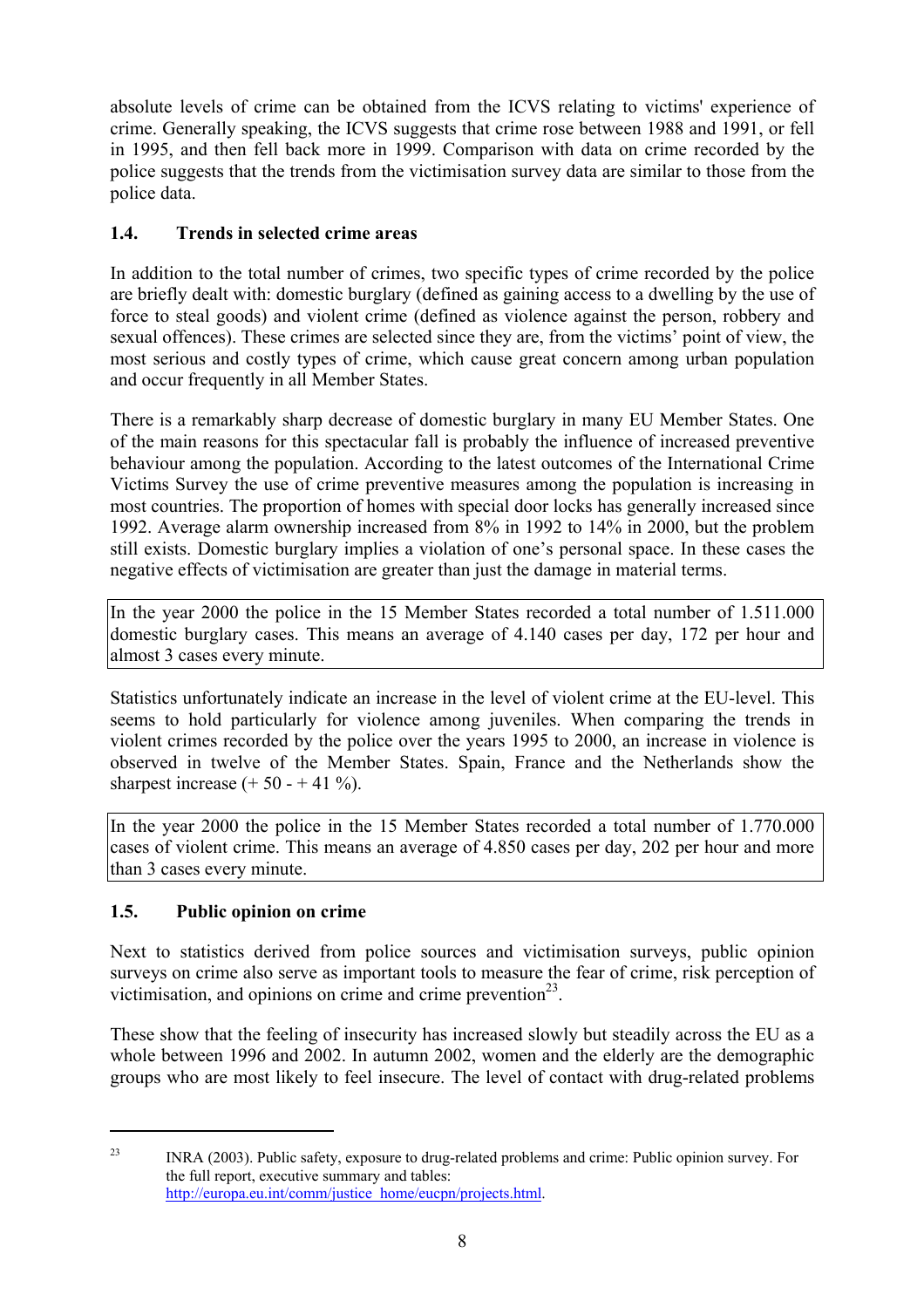in the area of residence also increased across the EU over the same period. Younger respondents were most likely to report such contact. In all Member States, over half of all respondents felt that better policing would help reduce crime. Across the EU, respondents were significantly more likely to think that young people would be more effectively deterred from crime by targeted crime prevention programmes than by tougher sentencing. A majority of respondents also thought that poverty and unemployment and lack of discipline were factors that could encourage youth to commit crime.

## **1.6. Expected future crime trends**

Crime is changing continuously. Offenders adapt to countermeasures. Offenders misappropriate, mistreat or misuse new products, services and systems, and misbehave in newly created environments<sup>24</sup>. This means that the authorities should be permanently scanning for new threats and developments on the crime market. In this way large-scale crime preventive effects can be achieved. However, many past efforts have shown that some developments were entirely unexpected. On the basis of a number of recent initiatives<sup>25</sup> that looked ahead to identify new crime threats and developments, a number of major developments from social, technological or economic change can be assessed.

In general, society will be more diverse, networked, better educated, more prosperous and better informed, but with potentially more people at risk. The increased movement of people, services, goods and new technologies brings enormous opportunities for prosperity and growth, but it can also provide new opportunities to commit crimes. Some groups remain excluded from the trends of prosperity and learning: one-parent families, drug and alcohol abusers, people living anonymously alone in households and marginalised areas, immigrants, and second and third-generation migrants. New technology might create more opportunity for crime by: providing easier access to systems, premises, goods and information; removing geographical obstacles to crime; increasing the scale of potential rewards; and increasing anonymity in committing crime or consuming its proceeds.

Due to these developments, the authorities need to prevent and respond to more specialised crimes, such as electronic theft, whose scale and speed may be increased by new technologies. In the years to come governments will need to develop prevention policies to adapt to societal changes and to emerging crime patterns. National crime prevention policies need to be able to respond in an innovative way to the challenges that such developments bring.

# **2. DEVELOPMENTS AT EU LEVEL**

 $\overline{a}$ 

Due to the fact that volume crime occurs at the local level, effective policies can only be taken at that level, with support from the national one. Certain co-operation activities need to be taken at EU level, however, in order to effectively support activities at national level, to avoid duplication of efforts and to use resources more efficiently.

<sup>&</sup>lt;sup>24</sup> Ekblom, Paul (2002). Future Imperfect: Preparing for the Crimes to Come. Criminal Justice Matters, Winter 2002, pp. 38-40.<br>
<sup>25</sup> In 2002 the U.K. Foresight Programme produced the report Turning the Corner (available from

www.foresight.gov.uk) Dutch Ministry of Justice (2001), Justitie Over Morgen: een Strategische Verkenning, The Hague.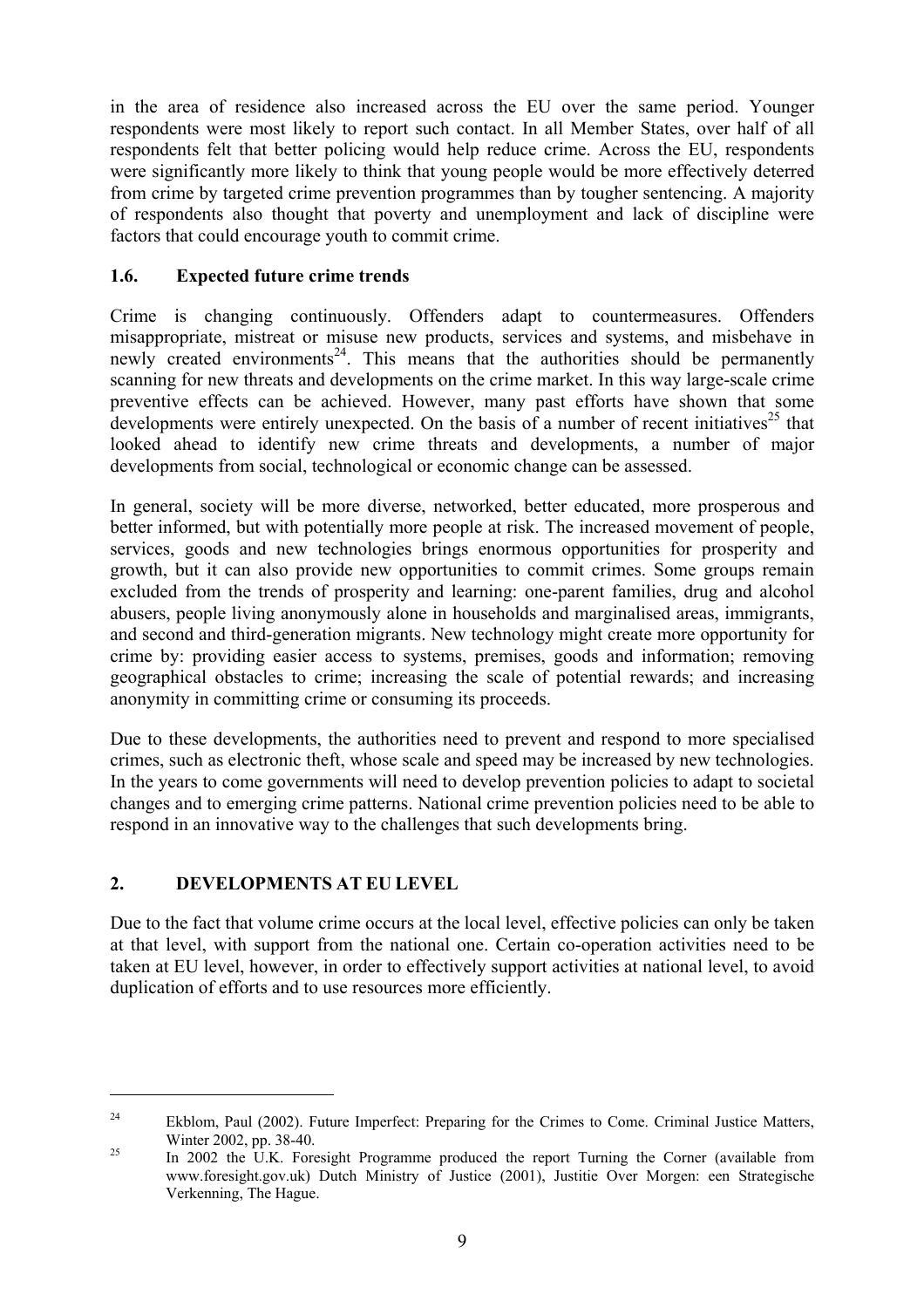#### **2.1. Achievements in the Member States**

Different Member States have had varying degrees of success in the field of volume crime prevention $^{26}$ .

Despite the positive developments in a majority of Member States there are still a number of obstacles, which hinder the effective prevention of volume crime. These can be briefly described as follows.

#### *Implementation difficulties*

There is growing evidence that successful crime prevention measures do exist and can be applied to many forms of delinquent behaviour. However, the challenge is how to put this knowledge into practice. Often, existing good or best practices are not used in official crime prevention policies and practices. There seems to be a gap between the results from research and crime prevention policies and practices, which can be explained by the following.

There are many different partners and organisations operating in the crime prevention field, which often do not operate in a co-ordinated manner as would be desired. Another difficulty is related to insufficient inter-linkage between information of the many authorities and organisations involved in crime prevention (police, youth workers, chambers of commerce, municipal social services departments, etc.). The limited use of the large amount of information contributes to the measures taken not being in accordance with the actual problem.

There is still not very much knowledge for quantitative and qualitative methods of analysis and of all possible preventive measures, their relevance, limitations and successes.

There are ample cases of crime prevention still getting limited attention compared with the other chains of the criminal justice system. The limited means and human resources lead to the fact that necessary long-term planning is often replaced by a short-term approach and that insufficient attention is paid to the proper implementation of prevention projects.

#### *How to bridge the gap*

 $\overline{a}$ 

A number of measures can remove the above obstacles. Descriptions of best and good practices should be more user friendly particularly for those working in daily practice. In case of the recruiting, selection and promotion of management staff and personnel implementing the crime prevention policy, greater importance should be attached to the knowledge of professional literature and analysing methods and their application in crime prevention practice. Subsidising authorities should draw the attention of those implementing prevention programs to existing best and good practices and to the possibilities of making use of them. Adequate process and impact evaluation should be a standard condition for agreement with or support of any crime prevention scheme. The exchange of information between various partners should be rewarded. There are Member States which place obligations on local authorities, the police, police authorities, health authorities and probation committees (amongst others) to co-operate in the

<sup>&</sup>lt;sup>26</sup> Over the last years a majority of them has developed crime prevention policies. Determining factors behind successful policies are usually a political commitment at the highest level, making available adequate resources for prevention, guidance to local and regional governments, and a close co-operation between public authorities and society, including the private sector. It is important to note that these factors are included in the United Nations Guidelines for the Prevention of Crime of 2002 (see also footnote no.33).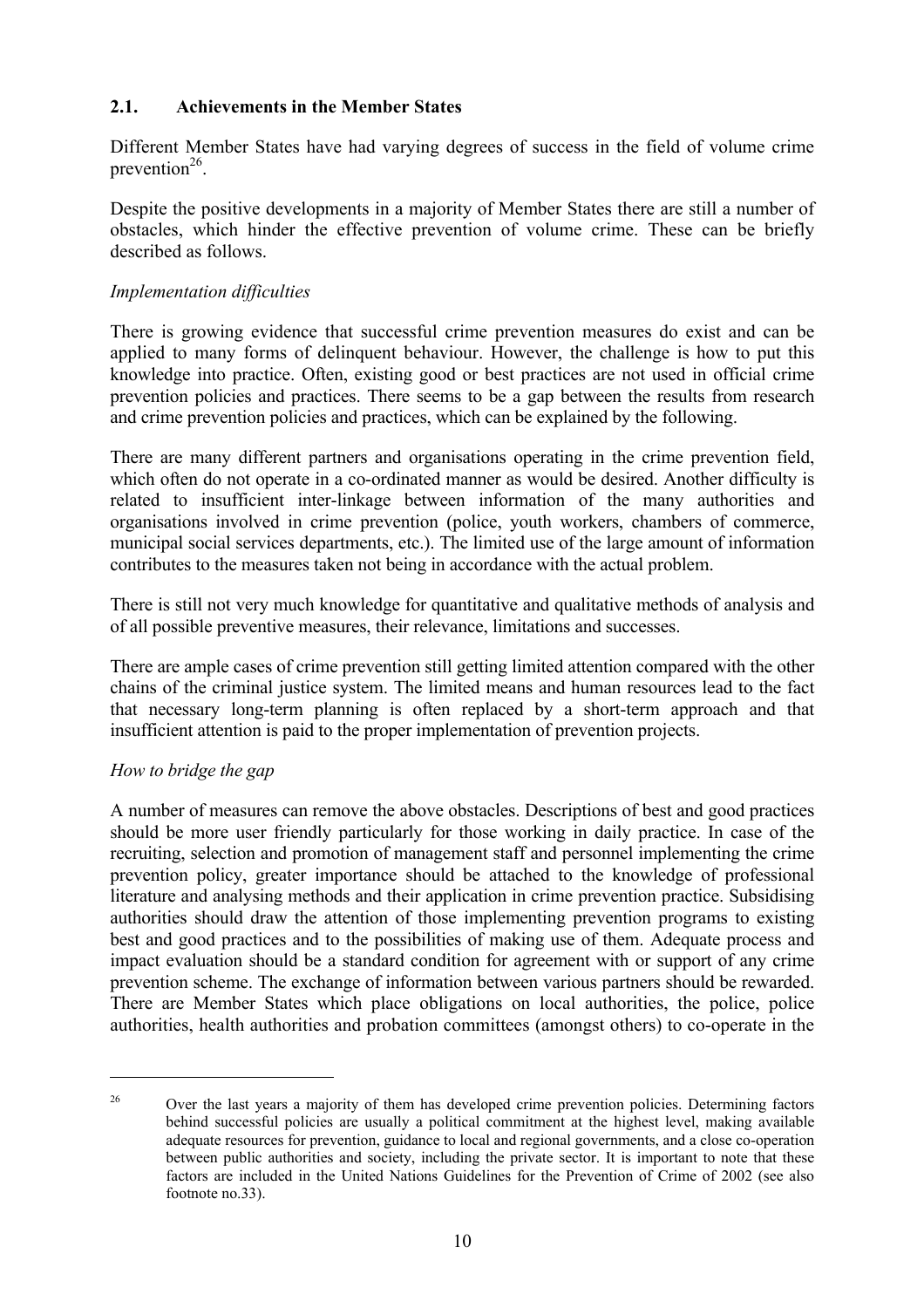development and implementation of a strategy for tackling crime and disorder in their area  $(including exchange information)<sup>27</sup>$ . These organisations have to consider changed working practices, internal priorities and their relationships both with other agencies and with the wider community.

Properly implemented schemes that fail in terms of product target, but contribute to the knowledge of the causes of this failure should be rewarded as successes. Governments should set up dedicated professional units that take the responsibility for leadership on crime prevention and for the application and implementation of evidence-based crime prevention interventions. Crime prevention measures need time to be implemented and require a number of years to fully develop and be evaluated. Because many of today's crime problems require solutions that extend beyond traditional criminal justice boundaries, new system wide responses must be encouraged by government having the same political status as other chains in the criminal justice system.

If European crime prevention policies want to improve justice and security, the implementation and application of successful and evidence-based crime prevention is an absolute pre-condition.

# **2.2. Achievements at EU-level**

Following the November 2000 Communication, the Union has adopted important instruments to contribute to more effective crime prevention throughout the Union, such as the European Crime Prevention Network and the Hippokrates and AGIS funding programmes.

# *2.2.1. The European Crime Prevention Network*

On 28 May 2001, the Council adopted a Decision establishing the European Crime Prevention Network  $(EUCPN)^{28}$ . The objectives of the network are to contribute to developing the various aspects of crime prevention at Union level and to support crime prevention activities at local and national level. Although covering all types of criminality, the Network shall pay particular attention to the fields of juvenile, urban and drug-related crime. In this respect the Network should facilitate co-operation, contacts and exchanges of information and experience between Member States, national organisations, the Commission and other networks specialising in crime prevention matters. Another important task of the Network is the collection and analysis of information on existing crime prevention activities.

# *Achievements so far*

The Network has achieved good results since its beginning in 2001. For the first time ever, Member States representatives and experts have begun meeting regularly to exchange experiences, set a common strategy and priorities for action and research on the basis of annual programs. A beginning has been made to inventarise prevention policies which have proven to be effective (good practices). The first conference for the exchange of good practices on the issues of youth crime/ethnic minorities, domestic burglaries and drug-related robberies was organised on 7-8 October 2002 in Denmark with co-funding from the Hippokrates programme. A second conference held in Rome on 11-12 November 2003 represented a further important step in building up an EU-wide body of good prevention practices.

<sup>&</sup>lt;sup>27</sup> http://www.homeoffice.gov.uk/docs/cdaindex.html

 $QJ$  L 153, 8.6.2001, p. 1.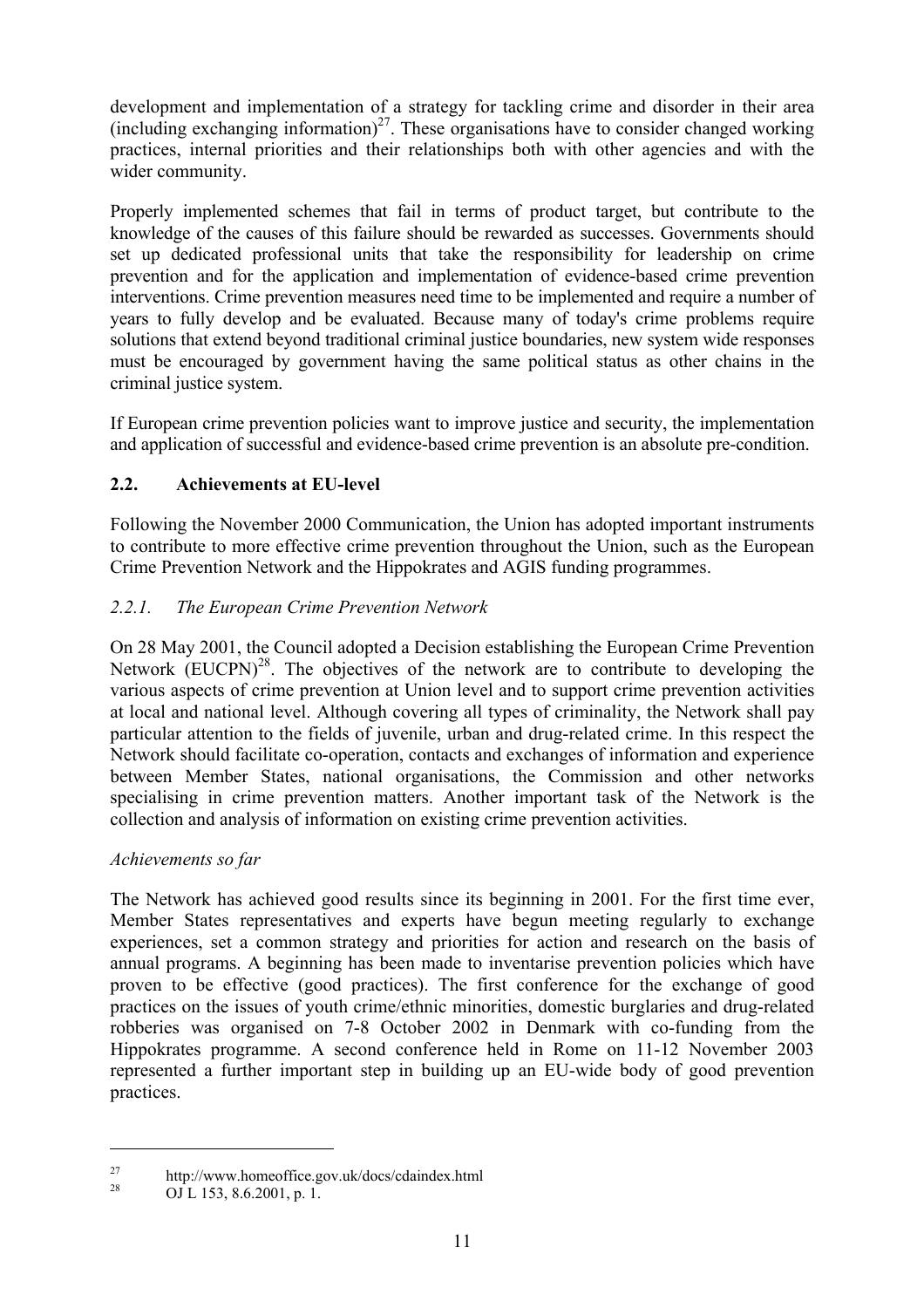Progress has been achieved in the development of a common methodology to prepare, implement and monitor prevention projects. The establishment of expert groups has enabled progress as for example in tackling the problem of theft of mobile phones as a serious form of street crime<sup>29</sup> and improving co-operation between the public and the private sector. Expert meetings have also led to a better view on gaps in research and ways to fill these. In this context the Network Secretary is currently preparing the implementation of five studies on subjects like juvenile violence, car-theft index, fear of crime, bullying in schools and the costs and benefits of crime prevention.

Considerable work has been done in collecting, describing and improving the quality and comparability of Member States criminal justice statistics. The EUCPN Subgroup on Crime and Victimisation established an inventory of the information available on national and crossnational crime statistics to provide easy reference for policymakers in the Member States. The group focused on (street) robbery, domestic burglary and car theft. In May 2003 it produced a report recommending how to improve and apply cross-national statistics in prevention policies.

The website of the EUCPN has become an effective tool for providing information, both to practitioners and the general public, on Member States' prevention policies, the activities of the EUCPN. The Network has established co-operation links with the European Monitoring Centre for Drugs and Drug Addiction in Lisbon and with Europol.

Good progress was achieved also as regards the development of a common methodology to prepare, implement and evaluate concrete crime prevention projects. Such a methodology is necessary to improve the quality of prevention projects wherever carried out in the Union and to enable a standardised comparison between countries. The discussions in the EUCPN focused on the so-called '5 I's approach. The 5 'I's refer to the five steps to be taken in the description and evaluation of each crime prevention project/measure. 30 The EUCPN plans to have agreement on the 5 I's approach between the Member States in the next few months. It is important to formalise such agreement so that its effective application is ensured.

# *Difficulties faced by the EUCPN*

 $\overline{a}$ 

The Council Decision establishing the Network calls for an evaluation of its activities in the three years following the adoption of the Decision*<sup>31</sup>*, i.e. before the end of 2004. In order to assist the Council in making its evaluation next year the Commission considers it necessary that the institutional structure of the EUCPN needs to be subject of a thorough assessment. Despite the results achieved so far, the functioning of the Network needs to be improved considerably. Major difficulties stem from the facts that the network does not have any

<sup>&</sup>lt;sup>29</sup> The expert meeting on mobile phone theft has led to a meeting between the Commission. manufacturers, providers and interested Member States in June 2003 to clarify actions that should be taken at national and EU level. Discussions are continuing, on the basis of a questionnaire, to determine, normally before the end of 2003, which actions are most effective at each level and who

should take concrete initiatives.<br><sup>30</sup> Ekblom, Paul (2003). The 5IS Framework (the Five 'I's refer to: 1) Intelligence: gathering and analysing information. 2) Intervention: blocking, disrupting or weakening the causes of crime. 3) Implementation: converting the intervention principles into practical methods. 4) Involvement: mobilising other agencies, companies and individuals to play their part in implementing the intervention or acting in partnership. 5) Impact and process evaluation.

http://europa.eu.int/com/justice\_home/eucpn/practices.html<br>31 Article 6 of the Council Decision on the establishment of the European Crime Prevention Network of 28 May 2001, OJ L 153, 8.6.2001, p. 1.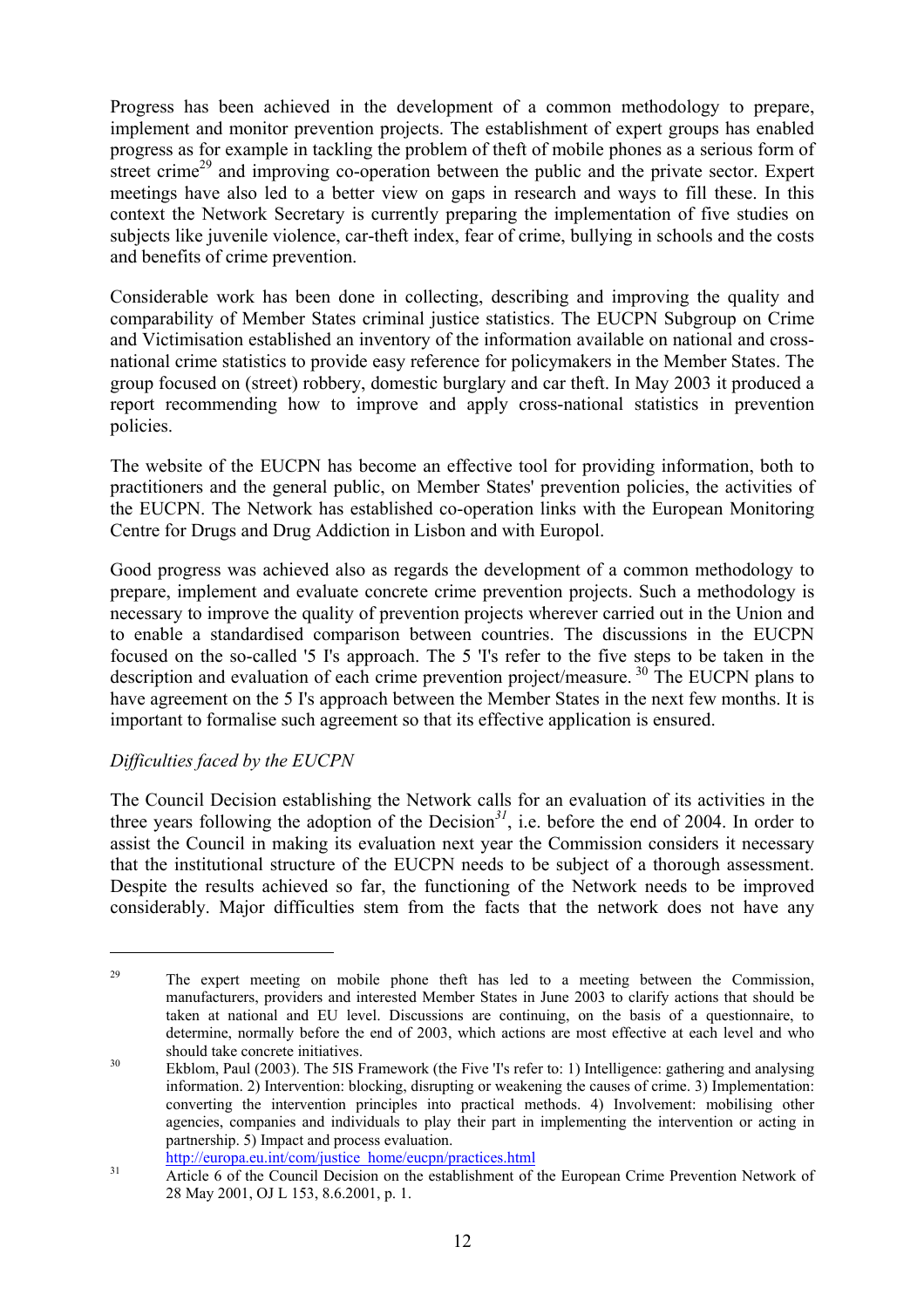institutional structure, that the budget is not adequate and no clear financial rules exist. In addition the Secretariat with a staff of 1,5 person is too small to fulfil its tasks properly, also in view of the fact that the Network will comprise 25 full members from 1 May 2004 onwards. The Commission therefore strongly believes that in order to become fully effective the EUCPN should profit from the Community budget, possess financial rules, which stipulate clearly how the budget should be used and a Secretariat staffed with an adequate number of persons. Options in this respect are either to give the Network legal personality or to incorporate the Network into the Commission services.

Another problem is that the full potential of the Network can not be realised as long as not all Member States have committed themselves to formally adopting and implementing national general crime prevention policies. As long as not all Member States have such policies, there is the risk that the activities of the Network, however useful they may be in themselves, will take place in partial isolation, without an adequate follow-up in the national crime prevention practice in the Member States.

# *2.2.2. The Hippokrates and AGIS programmes*

Following the November 2000 Communication on crime prevention, the Union has adopted two instruments to co-fund co-operation projects between Member States in the field of crime prevention, Hippokrates in 2001 and AGIS in 2002.

The "Hippokrates"-programme<sup>32</sup> aims at encouraging co-operation between all the public and private organisations in the Member States involved in the prevention of crime. It was established for a period of two years, 2001 and 2002. The priorities for general crime prevention were based on the three main issues identified by the Tampere European Council and the work programme of the EUCPN, namely juvenile -, urban- and drugs-related crime. In 2001 23 projects out of 60 project proposals were funded. In 2002 the programme<sup>33</sup> received 44 projects of which 14 got financial support. Examples of successful project proposals were co-operation between the public and the private sector in crime prevention, football hooliganism and designing out of crime.

At the proposal of the Commission the Council, on 22 July 2002, adopted a framework programme to co-fund co-operation projects in police and judicial co-operation in criminal matters<sup>34</sup>, the AGIS programme which inter alia replaced the Hippokrates programme.

In 2003 30 out of 54 crime prevention projects were co-funded. Examples of successful proposal include the design of secure urban environments, the exchange of best practices on juvenile and urban crime as well as costs of crime and their distribution.

# **2.3. The European Crime Prevention Award**

The European Crime Prevention Award (ECPA) is an initiative from the Netherlands, Belgium and the UK from 1997. The idea behind it was to give an incentive to crime prevention actors by selecting for the European award, on a yearly basis, the two best crime prevention projects. The projects had to be chosen on the basis of established criteria, such as their repeatability, respect for local conditions, and effectiveness in actually reducing crime.

 $^{32}$  OJ L 186, 7.7.2001, p. 11.

<sup>&</sup>lt;sup>33</sup> 2002 Report for the Hippokrates programme, SEC(2003) 1176 of 23 October 2003.

OJ L 203, 1.8.2002, p. 5.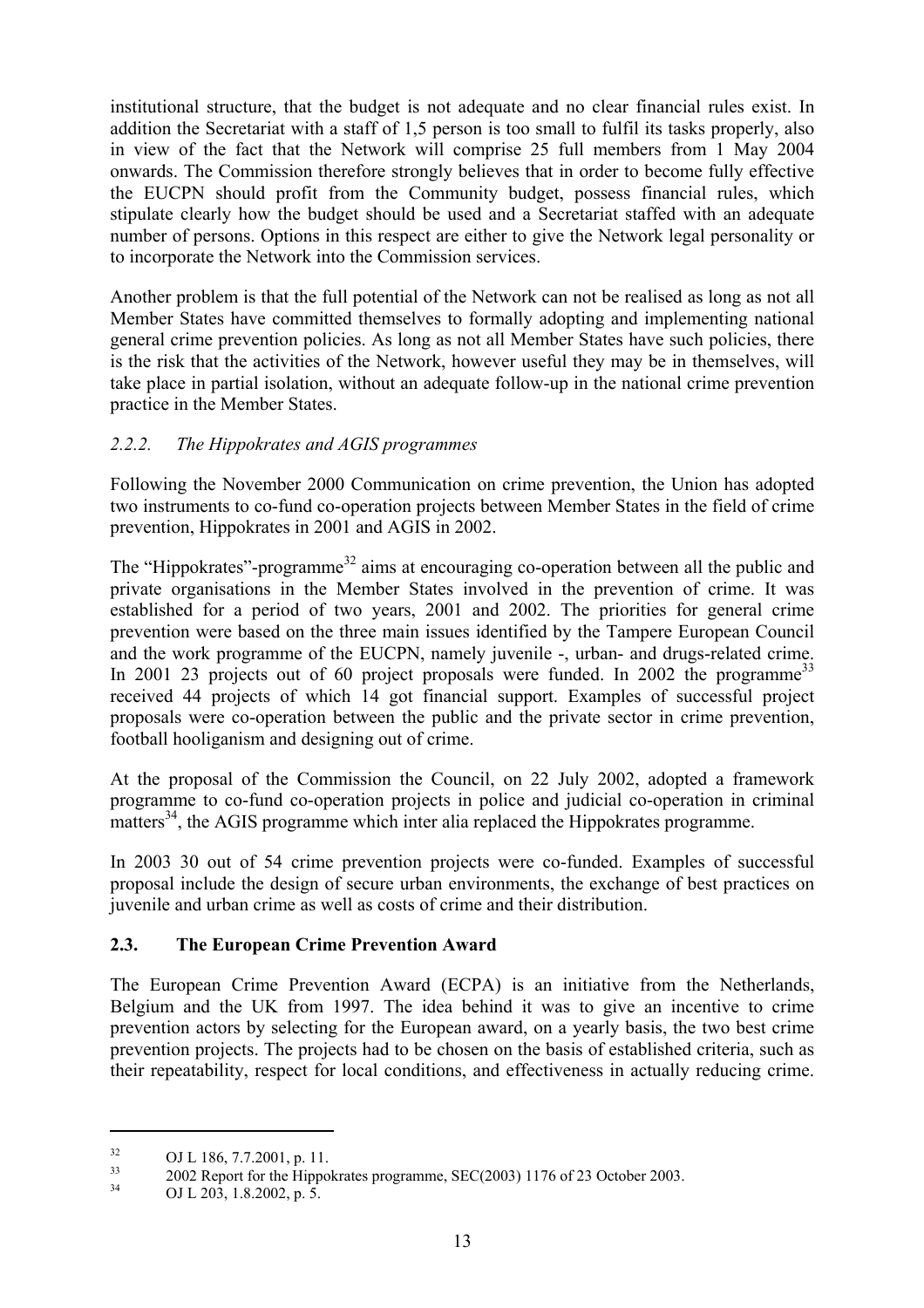Since then, six other Member States have joined the ECPA, which was born as an initiative from six Member States (Denmark, France, Sweden, Portugal, Greece, and Finland).

The objectives of the Award are to contribute to the reduction of crime and the fear of crime, the sharing of good practices on an international level and the further encouragement of crime prevention activities. The Award offers a unique possibility to raise awareness of crime prevention in a very broad context including field workers as well as official representatives from both Member States and Candidate Countries.

In order to make the ECPA better known and hopefully accepted by all Member States, the EU has co-financed the initiative through the Hippokrates programme. Thanks to this financial aid, the ECPA of 2002 was not only limited to the presentation of best and most promising practices, but also comprised an in-depth discussion on the implementation and the evaluation of the participating projects. The Commission is considering that, in order to provide for better coherence and stability, in the future the ECPA should become an integral part of the EUCPN and include all EU Member States.

# **3. CONCLUSIONS AND RECOMMENDED ACTIONS**

Volume crime prevention is a relatively new, but potentially effective, policy instrument to reduce crime. It should therefore constitute a policy area in its own right within the European Union. In order to ensure more effective crime prevention throughout the Union, the Commission considers it essential that the following conditions are fulfilled, both in the Member States and at EU level.

## **3.1. Essential conditions in the Member States**

#### *Local authorities first*

Volume crime typically occurs at local level. Thus the authorities at those level are first of all responsible for addressing the problem, ideally supported by the national level. Co-operation at EU level can provide an important facilitating and supporting role, without, however, substituting national policies of the Member States.

#### *National crime prevention policies are key*

The majority of Member States has developed volume crime prevention policies, but a considerable minority of them not yet. The Commission therefore proposes that all Member States formally declare their commitment to establishing effective volume crime prevention policies.

#### *Following internationally agreed standards is important*

Achievement of successful crime prevention policies requires a number of essential conditions. Many of them figure on the list of the **United Nations Guidelines for the Prevention of Crime<sup>35</sup>**. These include *inter alia* the existence of a political commitment at the highest level, adequate resources including funding for structures and activities, guidance

<sup>&</sup>lt;sup>35</sup> See United Nations Commission on Crime Prevention and Criminal Justice, Report on the eleventh session (16-25 April 2002) – Economic and Social Council, Official Records, 2002; Supplement No. 10.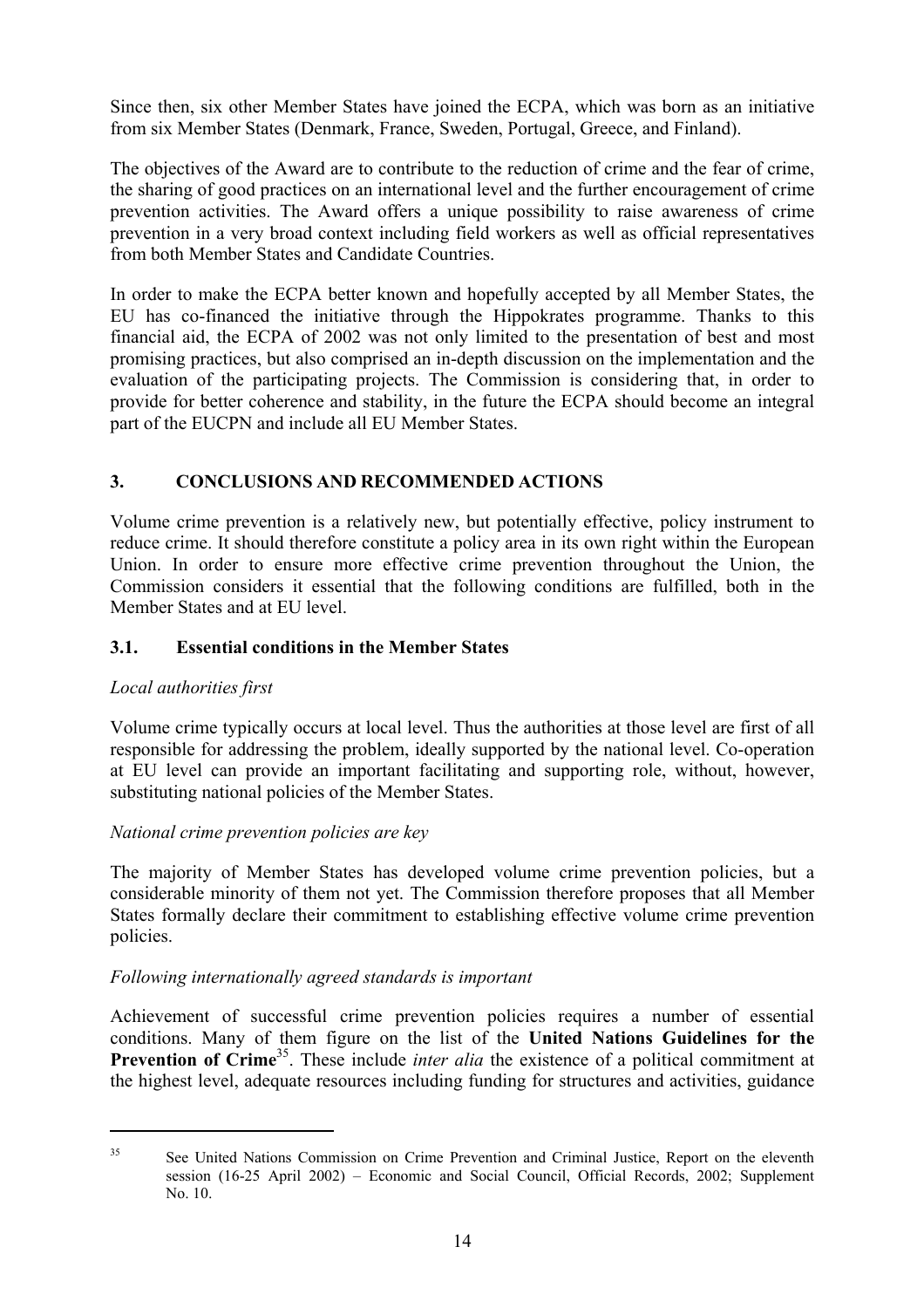from the national level to local level as well as efficient public-private partnership. Crime prevention strategies should also, when appropriate, pay due regard to the different needs of men and women and consider the special needs of vulnerable members of society. Differentiation is also important to both in relation to offenders and victims. The Commission is of the opinion that, in the interest of effective crime prevention, throughout the Union, it is necessary to incorporate the UN crime prevention principles into Member States' national prevention policies.

# **3.2. Essential conditions at EU level**

In order to effectively support activities at national level, to avoid duplication of efforts and use resources more efficiently, co-operation activities regarding volume crime prevention need to be taken at EU level also.

In the Commission's view, the main tasks and activities to be performed at the EU level are: exchange of experience between policy makers and experts in prevention; define and agree priorities for action; agree on crime prevention policies/measures which have proven to work (good practices); agree on uniform methodologies to prepare, implement and evaluate prevention policies; enhance awareness throughout the Union on the relevance of general crime prevention; agree on joint research to be undertaken to fill research gaps; undertake joint prevention projects; monitor and evaluate national prevention policies; improve the comparability of national statistics to identify differences in the level of crime (so as to be able to identify causes for successful/unsuccessful policies).

These tasks and activities would benefit from the support of the Member States, while keeping in mind that the activities which the Member States undertake jointly in the context of the EUCPN can never substitute concrete national crime prevention activities.

In order to enable the EUCPN to function more effectively and to address the difficulties explained in section 2.2.1, the Commission intends to submit a formal proposal regarding the future institutional structure of the Network following its evaluation in 2004.

The Commission proposes that in the next few years Member States and the Commission, in the context of the EUCPN, focus in particular on the following five main areas for priority action, in order to achieve concrete progress more rapidly:

#### *Priority types of crime*

First of all there is a need to identify and find formal agreement on the exact types of volume crime on which the Member States should focus their attention. The European Council conclusions of Tampere and the Council Decision establishing the EUCPN have selected juvenile, urban and drugs related crime as priority areas. These are too broad categories, however. The Commission therefore proposes to subdivide them, exhaustively, into all the various types of crime which fall under these three categories (e.g. street robberies, theft from vehicles, burglaries,). On the basis of that list priority types of crime should be selected for particular attention.

#### *Good practices inventory*

Secondly and in parallel, an inventory should be made and agreed upon of all existing good practices to tackle each of the selected types of crime. Member States should subsequently